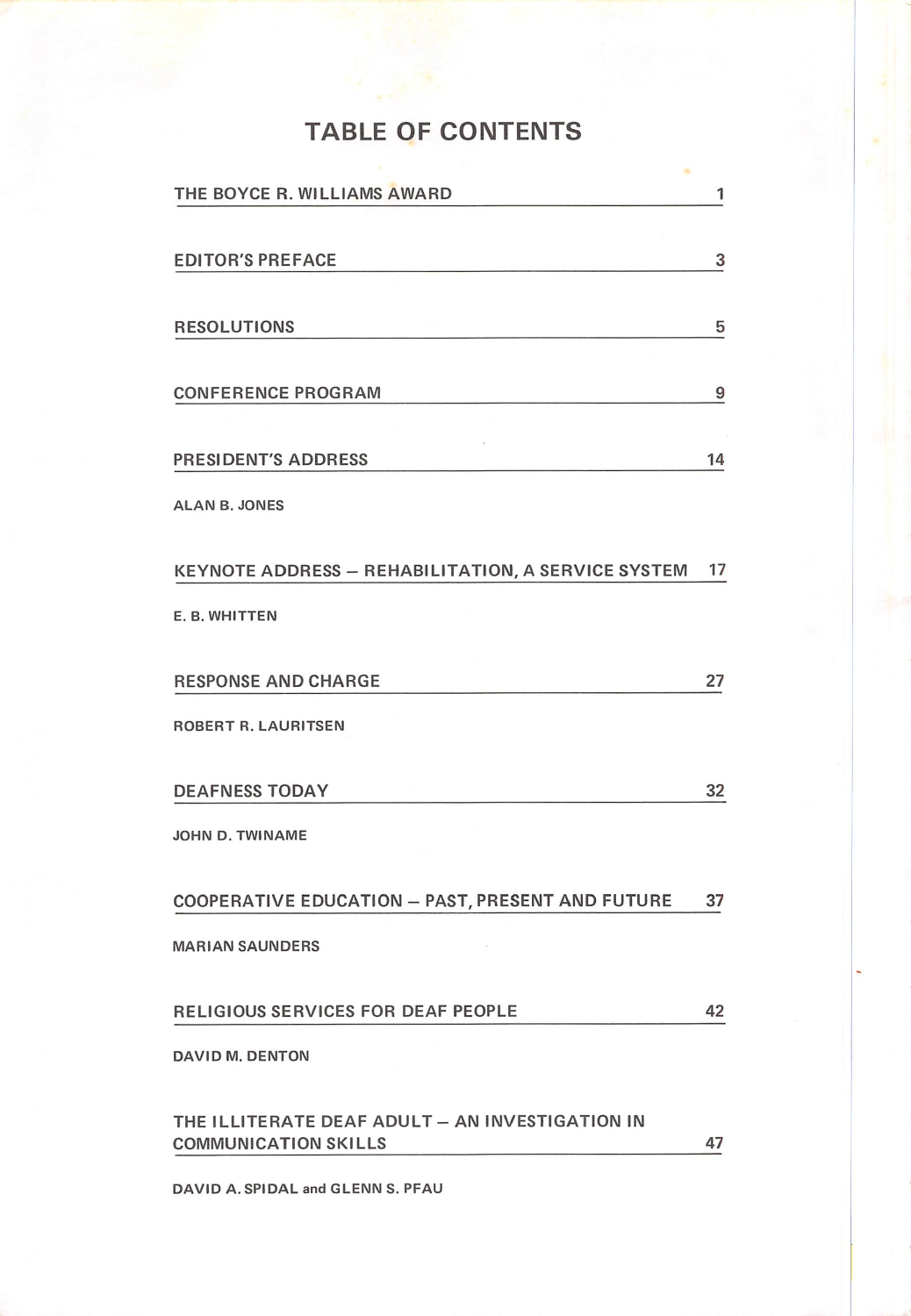MEDIA UTILIZATION AND THE MULTI-HANDICAPPED DEAF 56

ELLIE M. CARPER

(

t

I I

| EDWARD ROSE, GLENN ANDERSON, VIC MAGURAN, ALFRED<br>SONNENSTRAHL, and ROBERT WERNER |  |
|-------------------------------------------------------------------------------------|--|
|                                                                                     |  |
| SOCIAL WORK - A CAREER FOR THE DEAF PERSON                                          |  |

PLACEMENT WORK WITH DEAF PEOPLE **Manufather Manufather Manufather Manufather Manufather Manufather Manufather S** 

#### DOROTHY POLAKOFF

### TRAINING THE DEAF IN SOCIAL WORK: AN UNDERGRADUATE PROGRAM IN A MENTAL HEALTH SETTING ^

CURTIS L. HESTER

### FIELD WORK IN COMMUNITY ORGANIZATIONS FOR THE DEAF 73

GARY ROBERTS

### FIELD EXPERIENCE IN SOCIAL WORK WITH DEAF STUDENTS 76

### MARIE DAVIS

### MY TRAINING EXPERIENCE IN SOCIAL WORK AT GALLAUDET COLLEGE AND PRESENT EMPLOYMENT **THE**

BARBARA WILLIGAN

HIGHER EDUCATION 80

LUCILLE MILLER, ROBERT LAURITSEN, JOHN SCHUCHMAN, ROSS STUCKLESS, STANLEY TRAXLER, and DOUGLAS WELLS

MEETING MANPOWER NEEDS THROUGH SHORT-TERM ORIENTATION TO DEAFNESS REHABILITATION FOR TRAINED VOCATIONAL REHABILITATION COUNSELORS 82

WILLIAM E. WOODRICK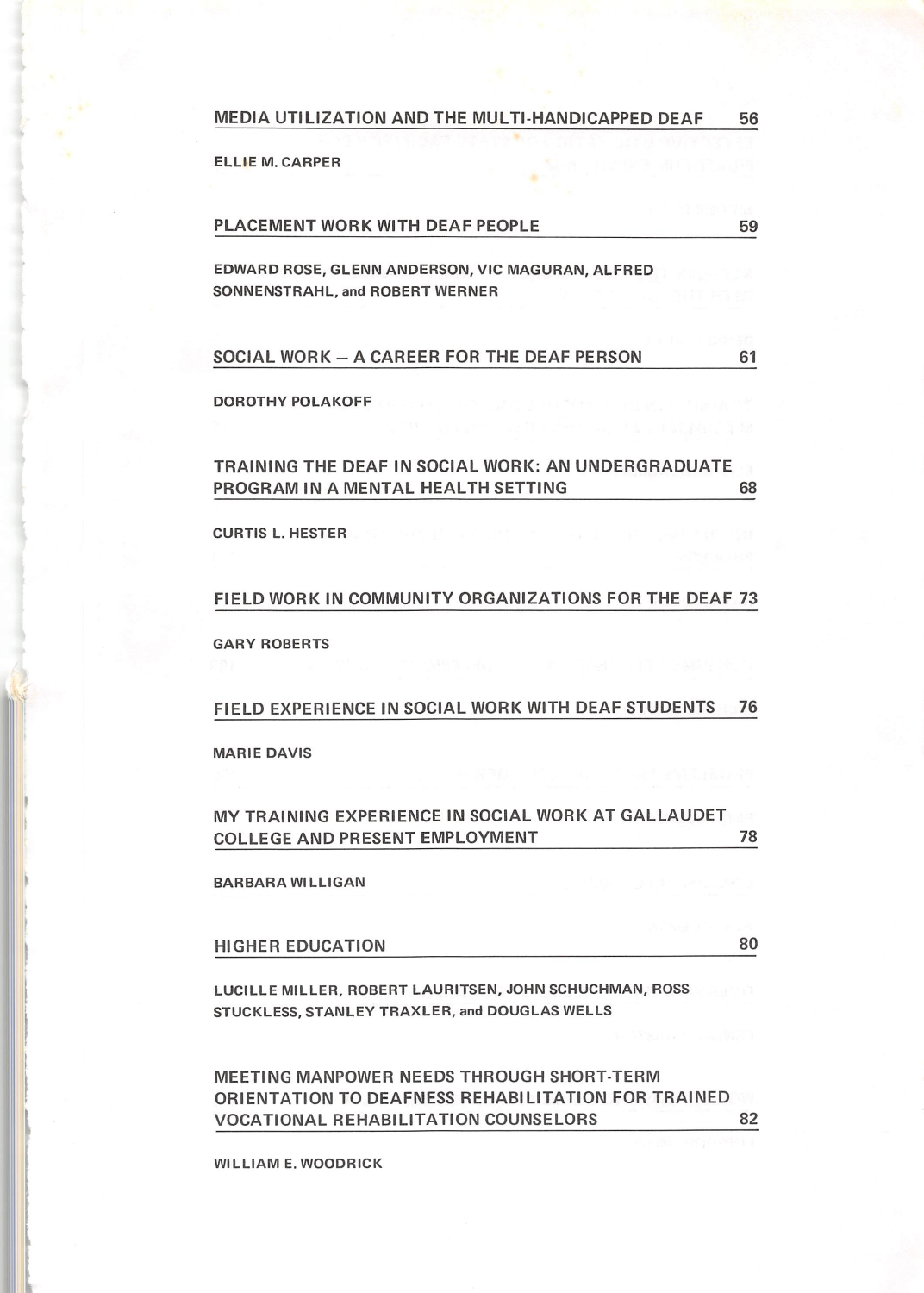| EFFECTIVE UTILIZATION OF STATE FACILITIES FOR |  |
|-----------------------------------------------|--|
| <b>PRACTICUM EXPERIENCE</b>                   |  |

JEROME D. SCHEIN

**PRACTIC** 

| NEEDS IN THE AREA OF SHORT-TERM TRAINING FOR WORK<br>WITH THE ADULT DEAF                | 93  |
|-----------------------------------------------------------------------------------------|-----|
| <b>DENNIS FAHEY</b>                                                                     |     |
| TRAINING IN DIAGNOSTICS AND EVALUATION FOR THE<br>SPECIALIST IN DEAFNESS REHABILITATION | 98  |
| <b>ELIA G. NICKOLOFF</b>                                                                |     |
| INVOLVING THE DEAF COMMUNITY IN THE TRAINING<br><b>PROCESS</b>                          | 101 |
| <b>RAY L. JONES</b>                                                                     |     |
| CONSUMER FEEDBACK AND PROFESSIONAL GROWTH                                               | 103 |
| <b>RICHARD WALKER</b>                                                                   |     |
| PROBLEMS THE DEAF CONSUMER MEETS                                                        | 106 |
| <b>BETTY HICKS</b>                                                                      |     |
| <b>CONSUMER FEEDBACK</b>                                                                | 109 |
| AL I. FINEMAN                                                                           |     |
| OVERVIEW ON PROBLEMS OF BLACK DEAF PEOPLE                                               | 114 |
| <b>ERNEST HAIRSTON</b>                                                                  |     |
| WORK STUDY PROGRAMS AND BLACK DEAF PEOPLE                                               | 116 |

LINWOOD SMITH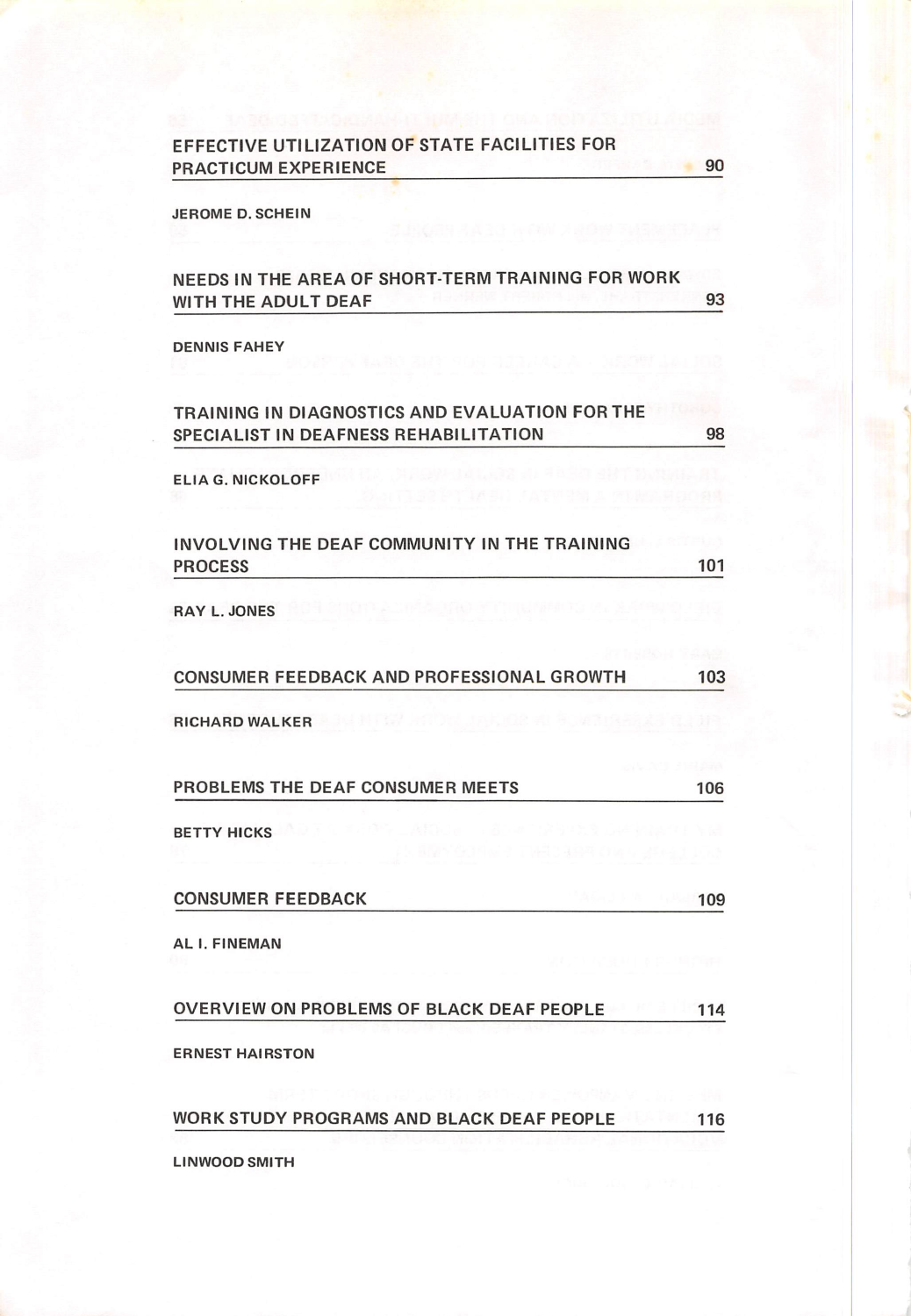FRANK G.BOWE, JR.

్త

## THE MAIN PROBLEM OF BLACK DEAF PEOPLE: EDUCATION 123

### JAMES MAGNESS

| VOCATIONAL REHABILITATION SERVICES AND THE BLACK<br>DEAF                                                 | 126 |
|----------------------------------------------------------------------------------------------------------|-----|
| <b>GLENN B. ANDERSON</b>                                                                                 |     |
| <b>AUDIOLOGICAL SERVICES FOR THE DEAF</b>                                                                | 129 |
| <b>BETTY C. RITCHIE</b>                                                                                  |     |
| AUDIOLOGICAL ASSESSMENT OF HOSPITALIZED<br><b>SCHIZOPHRENIC PATIENTS</b>                                 | 134 |
| <b>MARY DOYLE RASTATTER</b>                                                                              |     |
| PSYCHOLOGICAL INTERVIEWING WITH DEAF PERSONS<br>BARBARA B. SACHS, ALLEN T. DITTMAN, and ALLEN E. SUSSMAN | 140 |
| MANPOWER NEEDS IN COUNSELING THE DEAF                                                                    | 156 |
| <b>NORMAN TULLY</b>                                                                                      |     |
| MANPOWER - THE CONSUMER VIEWPOINT                                                                        | 159 |
| <b>JACK LEVESQUE</b>                                                                                     |     |
| THE MANPOWER NEEDS OF THE DEAF                                                                           | 161 |
| <b>GENE STOCKTON</b>                                                                                     |     |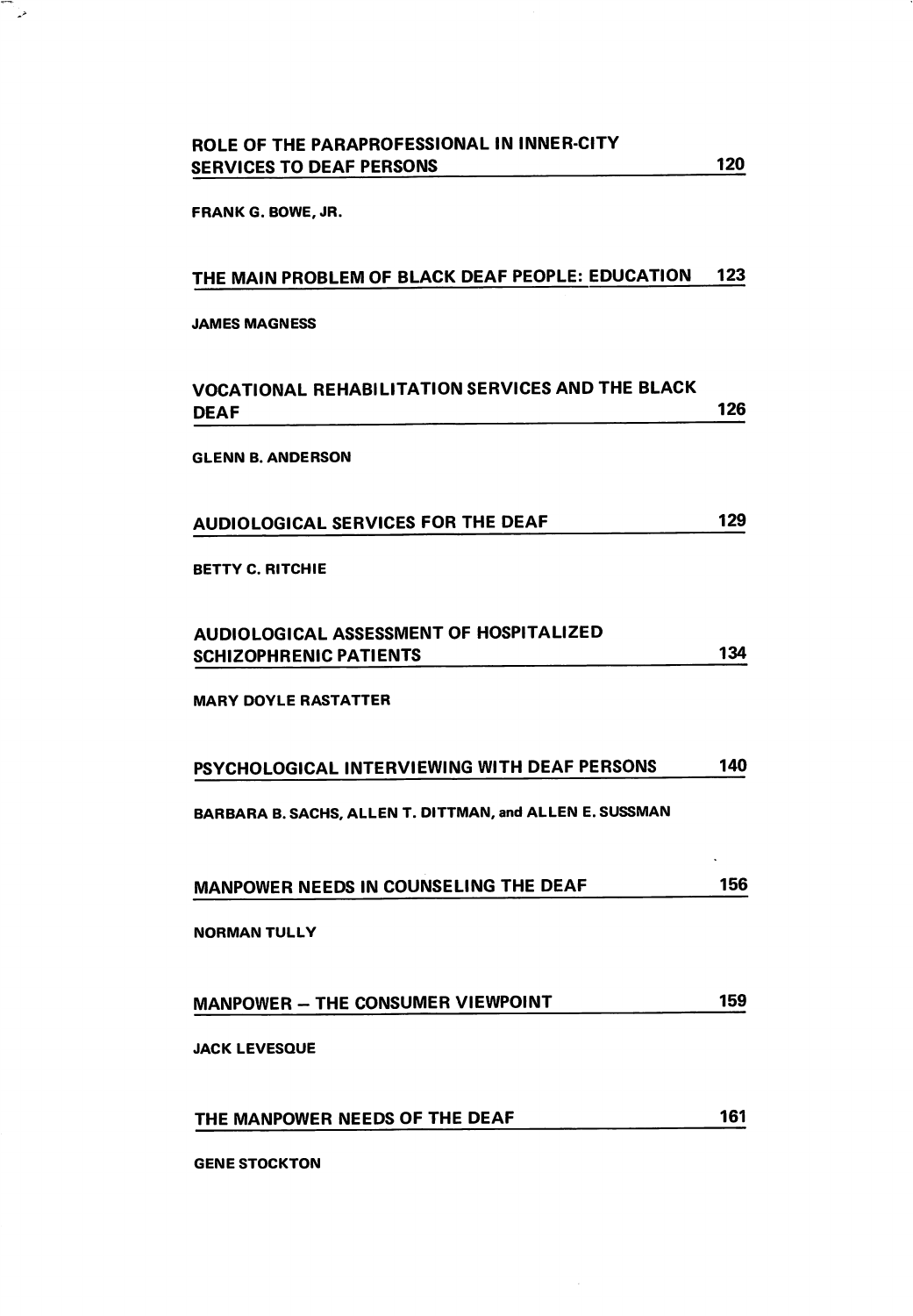FRANCIS J. GATTAS

| A SKETCH OF PROJECT DAWN (DEAF ADULTS WITH NEED)                       | 168 |
|------------------------------------------------------------------------|-----|
| <b>NANCY RARUS</b>                                                     |     |
| CONTINUING EDUCATION PROGRAM FOR DEAF ADULTS                           | 170 |
| GILBERT L. DELGADO                                                     |     |
| <b>ADULT EDUCATION FOR DEAF PEOPLE</b>                                 | 176 |
| <b>KELLY W. BOESEN</b>                                                 |     |
| A SEMINAR IN HUMAN REACTIONS FOR DEAF COLLEGE<br><b>STUDENTS</b>       | 180 |
| LUTHER D. ROBINSON and JEAN MULROONEY                                  |     |
| <b>MENTAL HEALTH CONSULTATION FOR DEAF PEOPLE</b>                      | 184 |
| <b>DORIS LEE DICKENS</b>                                               |     |
| SHORT-TERM TRAINING INSTITUTES IN DEAFNESS AND<br><b>MENTAL HEALTH</b> | 187 |
| <b>THOMAS J. GOULDER</b>                                               |     |
| PRINCIPLES OF INTERPRETING FOR DEAF PEOPLE                             | 190 |
| <b>JEROME D. SCHEIN</b>                                                |     |
| <b>FACILITIES FOR THE DEAF</b>                                         | 194 |
| <b>EDGAR H. SHROYER</b>                                                |     |